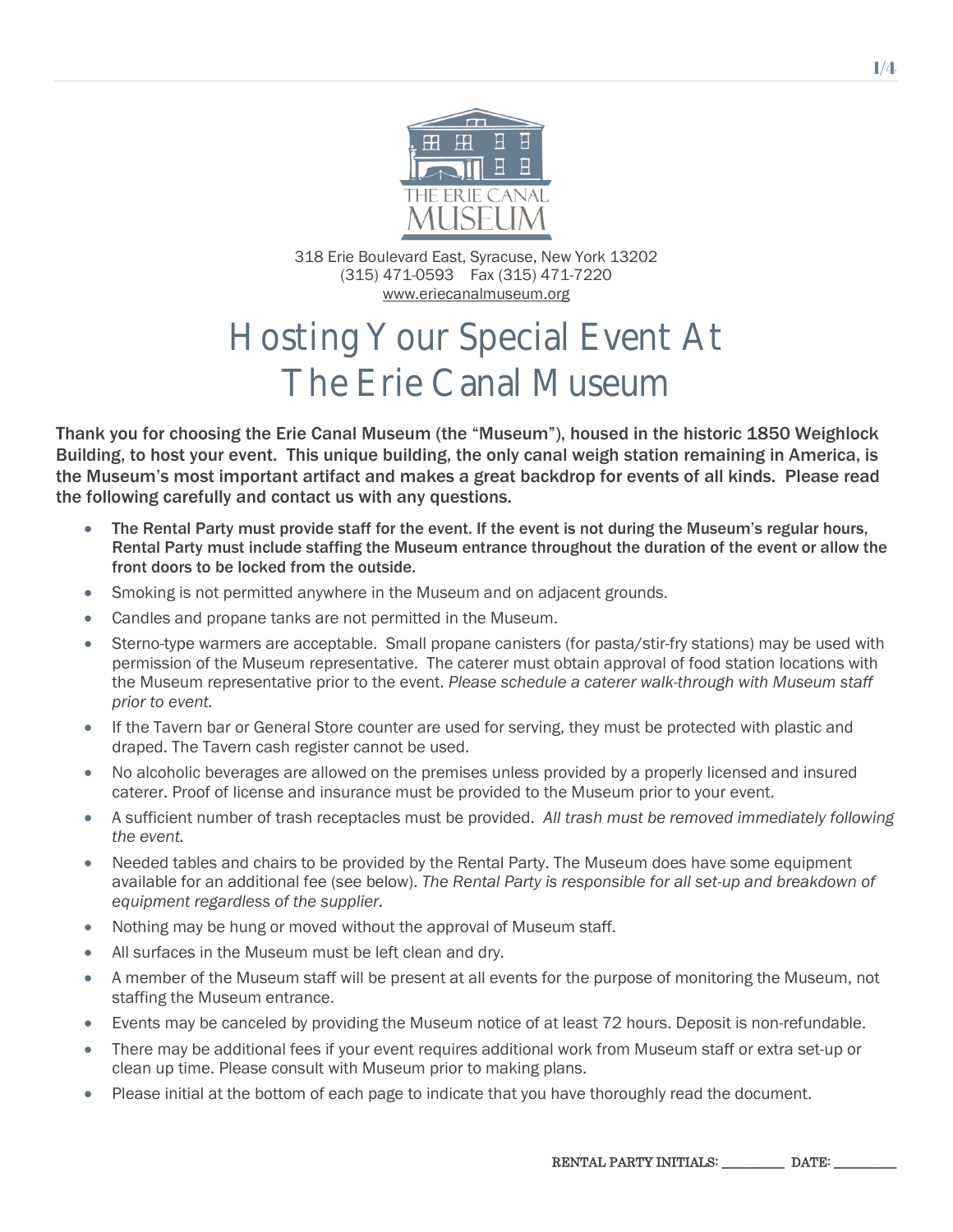## EQUIPMENT & FACILITIES

#### FACILITIES:

#### General Museum

You will have the full public area of the Museum available to you, with all interactive elements of the Museum on and usable. Includes all spaces listed below. This space can accommodate a wide variety of event types.

#### Weighlock Gallery

The Weighlock Gallery, located on the second floor, is a large room that is used for changing exhibits, including the annual Gingerbread Gallery. As this space changes throughout the year, please consult with Museum staff prior to making plans. This space can be used for seated dinners, lectures/presentations, large meetings, and other programs. This space can accommodate a maximum of 100 people, depending on set-up.

#### Education Gallery

This space, located on the second floor, includes vignettes about life in a canal town, including a small stage, general store, and tavern, all of which can be utilized for your event. This space works well for receptions, performances, and parties. This space can accommodate about 50 people.

#### Buchanan Library

This room, located on the second floor, includes a large conference table that can be treated as one large table (fits 14-20), two smaller tables (fits 12-18), or four smallest tables (fits 24-32). 14 chairs are included; additional chairs may be brought in or rented from us. This space works well for meetings and presentations. This space can accommodate about 32 people, depending on set-up.

#### Locktender's Garden (available June – September)

The Locktender's Garden is located outside on the west side of the Museum. It is a gated garden that includes several benches. This space works well for parties or receptions. This space can accommodate about 50 people, depending on use.

#### 1st Floor

The first floor of Museum contains various exhibits on the Erie Canal, including a full-sized replica canal boat. This space could work well for parties or small gatherings.

#### EQUIPMENT:

#### Included with facility:

- Kitchenette on the second floor equipped only with microwave, sink, and refrigerator with small freezer
- Trolley (2' x 4') or handcart for transporting goods
- Screen for projector
- SMART TV with HDMI cable
- Podium
- Handicapped accessible restrooms on second floor
- Elevator in main lobby
- Tavern used as a bar (Education Gallery only)
- General Store counter used as surface (Education Gallery only)
- Conference Table with 14 chairs (Buchanan Library only)

#### Available for a fee (does not include set-up):

- 4' Tables (up to two available) \$5/table
- 6' Tables (up to five available) \$5/table
- 8' Table (one available \$5/table
- 30' Round Cocktail Tables (up to four available) \$5/table
- Banquet Chairs (up to 50 available) \$2/chair
- 10'x10' pop up tent (for outdoor use) \$10

#### Contact us for additional information about facilities and equipment or to schedule a walk-through.

RENTAL PARTY INITIALS: \_\_\_\_\_\_\_\_\_\_\_ DATE: \_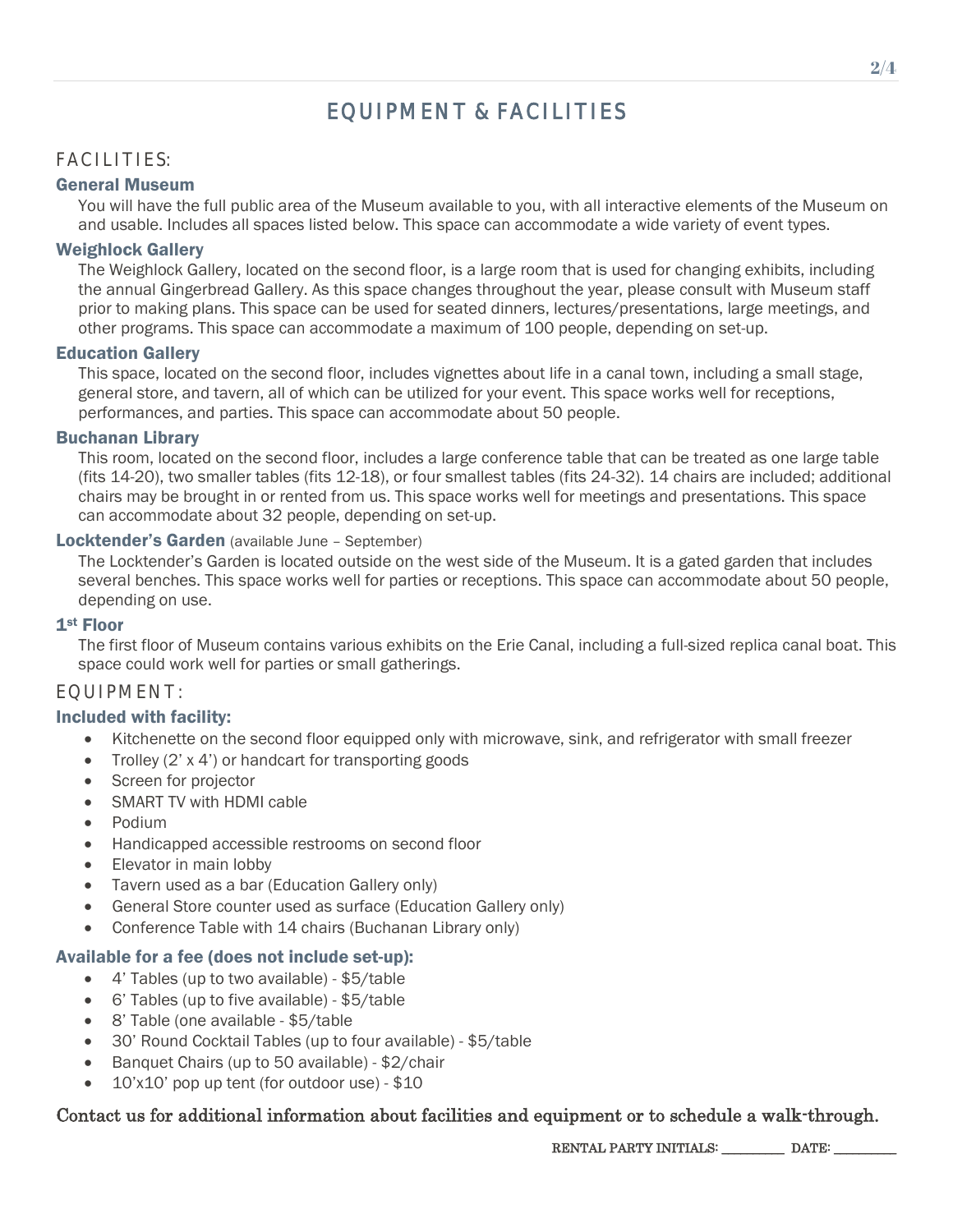# FACILITY RATES AND AVAILABILITY

## EVENT PACKAGE

- \$650/event. Includes 3 hours for event with 1 hour before for set-up and 1 hour after for clean up, for a total of 5 hours. Additional time can be added at the rate of \$150/hour.
- A \$300 non-refundable deposit required at least two weeks prior to the event to reserve date and time, balance to be due on date of event.
- \$50/tour. For a small fee, the Museum can provide tours for the Rental Party. [Tours can accommodate up to 25 people. If you have a larger tour group, you will need to request multiple tours.]
- The Event Package is available anytime between 9AM and 10PM (including set-up and clean up). If event occurs during regular Museum hours, however, only certain spaces are available. Please consult with Museum staff prior to making plans.

## DAYTIME EVENT (during regular business hours)

- \$125/hour\*. \$750 for full day (10AM 4PM). \$400 for half day (10AM 1PM or 12PM 5PM). You will not have access to the facilities until 10AM and all clean-up must be completed by 5PM.
- A non-refundable deposit of 50% of total cost required at least two weeks prior to reserve date and time, balance to be due on date of event.
- \$50/tour. For a small fee, the Museum can provide tours for the Rental Party. [Tours can accommodate up to 25 people. If you have a larger tour group, you will need to request multiple tours.]
- Only certain spaces are available during business hours. Please consult with Museum staff prior to making plans.

## EVENT OUTSIDE REGULAR BUSINESS HOURS

- \$150/hour\* from 8AM to 10 PM. \$175/hour\* after 10PM upon agreement with Museum staff.
- A non-refundable deposit of 50% of total cost required at least two weeks prior to reserve date and time, balance to be due on date of event.
- \$50/tour. For a small fee, the Museum can provide tours for the Rental Party. [Tours can accommodate up to 25 people. If you have a larger tour group, you will need to request multiple tours.]

\* If you are paying per hour, make sure to factor in time for set-up and clean up. If you go significantly over your time, the Museum will send you an invoice for the difference within a week after your event.

# Please consult with Museum staff to inquire about availability and to schedule a walk-through of the facilities prior to making plans.

The Museum usage fees are established by the Board of Trustees of the Erie Canal Museum.